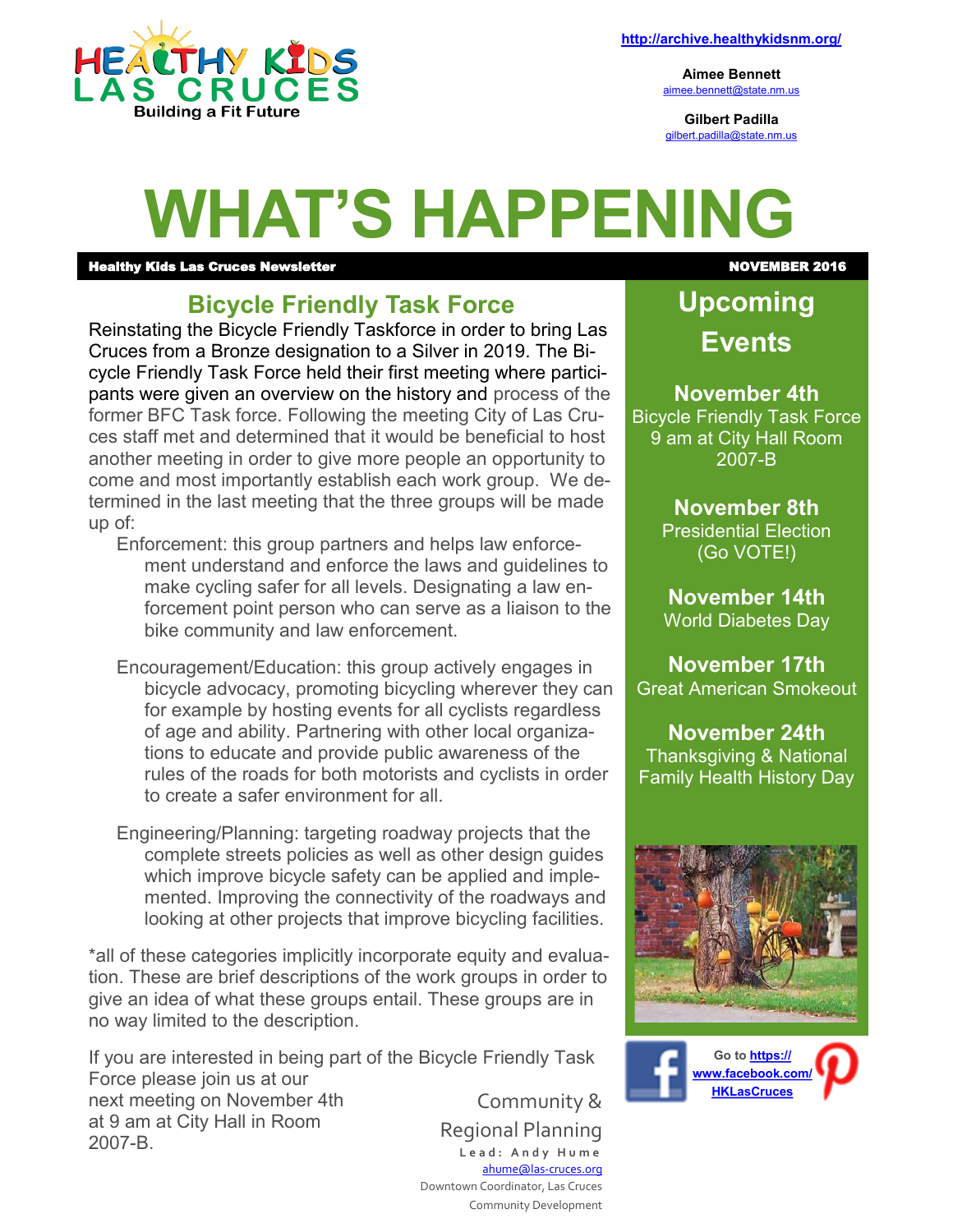## **Winter Camp 2016-17**

The City of Las Cruces Parks & Recreation Department will be accepting registration for the upcoming City of Las Cruces Winter Camp. Winter Camp locations will be at Frank O'Brien Papen Commu-



nity Center, 304 W. Bell St. and East Mesa Recreation Center, 5589 Porter Road.

The camps will run Dec. 26 - 30 and Jan. 2 - 6, 2017. Hours of operation will be 7:45 a.m. - 5:15 p.m. Lunch will not be provided. Participants will need to bring a sack lunch and a snack. Water and Gatorade will be provided.

Registration will be from 8 a.m. to 5 p.m., Nov. 28 through Dec. 16 at the following locations: Administrative office, 1501 E. Hadley Ave., Meerscheidt Recreation Center, 1400 E. Hadley Ave., Las Cruces Regional Aquatic Center, 1401 E. Hadley Ave., and Frank O'Brien Papen Community Center, 304 W. Bell St. during regular business hours.

The cost for the Winter Camp is \$90 per participant. Single day enrollment is available at a rate of \$15 per day, per participant. Additional cost may be affiliated with any of the field trips your child may attend; fees will be announced before the field trip dates.

Acceptable payments include cash, check, money orders, debit cards, and major credit cards (VISA, Discover or MasterCard).

For more information, call the Parks & Recreation administrative office at 575/541-2550.

Community & Families Lead: Phil Catanach [pcatanach@las](mailto:mjohnston@las-cruces.org)-cruces.org City of Las Cruces Parks and Recreation Youth Programs Director

### **November 14th is World Diabetes Day**

- Diabetes is a huge and growing burden: 415 million adults were living with diabetes in 2015 and this number is expected to increase to around 642 million or one in ten adults by 2040.<sup>1</sup>
- $\bullet$  One in two adults with diabetes is undiagnosed.<sup>1</sup>
- Many people live with type 2 diabetes for a long period of time without being aware of their condition. By the time of diagnosis, diabetes complications may already be present.
- Up to 70% of type 2 diabetes cases can be prevented or delayed by adopting healthier lifestyles, equivalent to up to 160 million cases by  $2040.<sup>1</sup>$
- With increasing levels of poor nutrition and physical inactivity among children in many countries, type 2 diabetes in childhood has the potential to become a global public health issue leading to serious health outcomes<sup>1</sup>
- 12% of total global expenditure on health is currently spent on adults with diabetes.<sup>1</sup>
- The number of people with diabetes in low- and middle-income countries will continue to grow, posing a threat to sustainable development. For example by 2040, the number of people with diabetes in Africa is expected to double.<sup>1</sup>

Healthcare Setting

1. IDF Diabetes Atlas 7th edition www.idf.org/diabetesatlas [www.idf.org/diabetesatlas](http://www.idf.org/diabetesatlas)